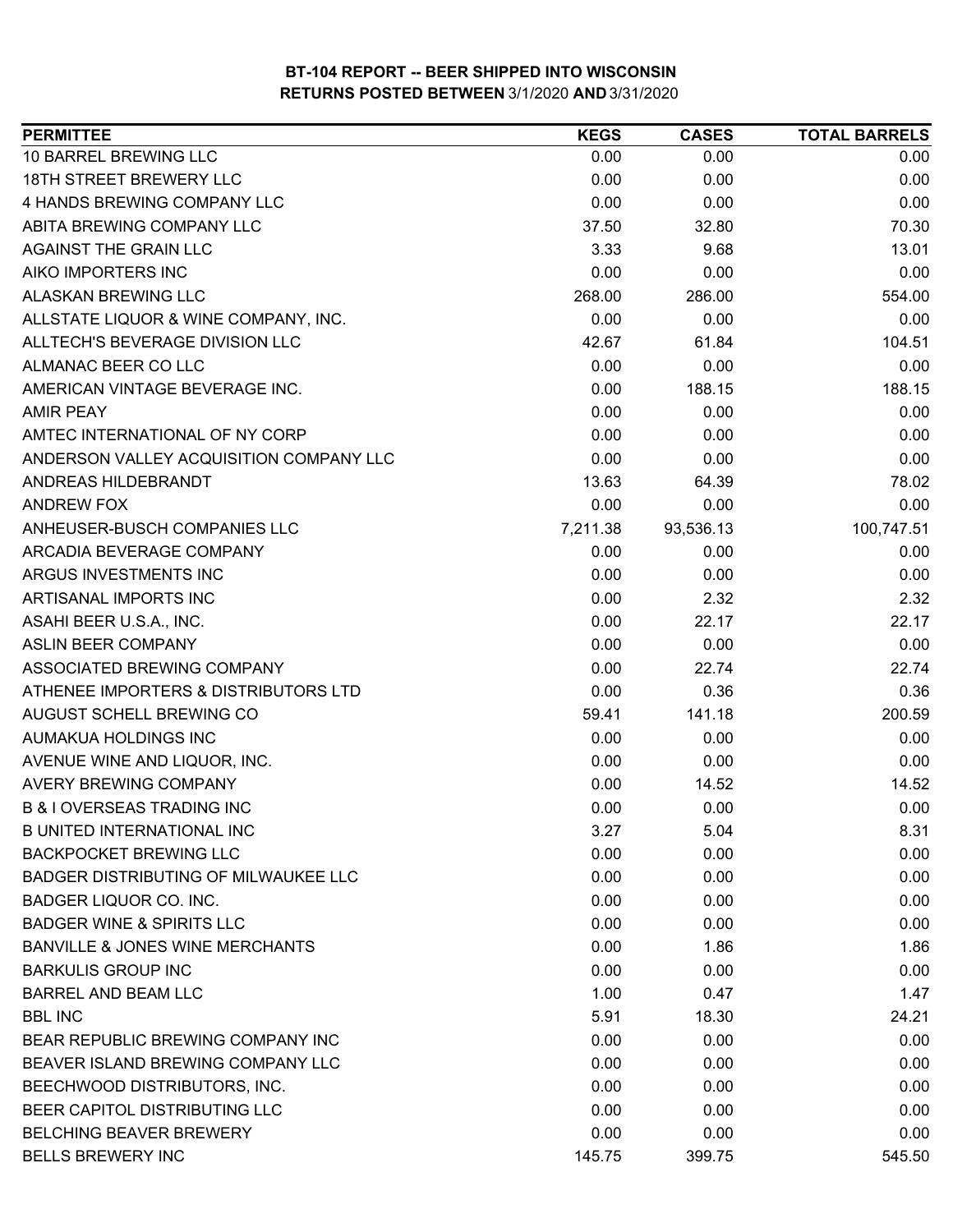| <b>PERMITTEE</b>                        | <b>KEGS</b> | <b>CASES</b> | <b>TOTAL BARRELS</b> |
|-----------------------------------------|-------------|--------------|----------------------|
| BERNICK'S PEPSI-COLA OF DRESSER, INC.   | 0.00        | 0.00         | 0.00                 |
| <b>BILL'S DISTRIBUTING, LTD.</b>        | 0.00        | 0.00         | 0.00                 |
| <b>BINDING BRAUEREI USA INC</b>         | 5.11        | 45.54        | 50.65                |
| <b>BLACK LIST BEER LLC</b>              | 0.00        | 0.00         | 0.00                 |
| <b>BLACKROCKS BREWERY LLC</b>           | 1.05        | 28.00        | 29.05                |
| BLUE POINT BREWING COMPANY INC          | 0.00        | 0.00         | 0.00                 |
| <b>BLUME BRAUHAUS LLC</b>               | 0.75        | 0.29         | 1.04                 |
| <b>BOSTON BEER CORPORATION</b>          | 229.00      | 6,513.94     | 6,742.94             |
| <b>BRASS FOUNDRY BREWING CO.</b>        | 0.00        | 4.55         | 4.55                 |
| BREAKTHRU BEVERAGE GROUP LLC            | 0.00        | 0.00         | 0.00                 |
| BREAKTHRU BEVERAGE GROUP LLC            | 0.00        | 0.00         | 0.00                 |
| BREAKTHRU BEVERAGE WISCONSIN NORTH LLC  | 0.00        | 0.00         | 0.00                 |
| <b>BRECKENRIDGE BREWERY LLC</b>         | 0.00        | 0.00         | 0.00                 |
| <b>BRIAN EWING</b>                      | 2.49        | 17.41        | 19.90                |
| <b>BROWN-FORMAN CORPORATION</b>         | 0.00        | 68.00        | 68.00                |
| <b>BUFFALO CREEK BREWING LLC</b>        | 0.00        | 0.00         | 0.00                 |
| C.J.W., INC.                            | 0.00        | 0.00         | 0.00                 |
| CANAL STREET BREWING CO LLC             | 113.00      | 663.47       | 776.47               |
| CANARCHY HOLDING CO LLC                 | 43.40       | 313.30       | 356.70               |
| CAPITOL-HUSTING COMPANY, INC.           | 0.00        | 0.00         | 0.00                 |
| CARRIAGE HOUSE IMPORTS, LTD.            | 0.00        | 5.10         | 5.10                 |
| CASCADE BREWING COMPANY LLC             | 0.00        | 0.00         | 0.00                 |
| CENTRAL BEER IMPORT & EXPORT INC        | 0.00        | 0.00         | 0.00                 |
| <b>CHAD YAKOBSON</b>                    | 7.34        | 13.30        | 20.64                |
| CHAS A BERNICK INC                      | 0.00        | 0.00         | 0.00                 |
| <b>CHATHAM IMPORTS INC</b>              | 0.00        | 0.00         | 0.00                 |
| CHICAGO BREW WERKS INC                  | 0.00        | 0.00         | 0.00                 |
| <b>CHRIS MICHNER</b>                    | 11.65       | 17.42        | 29.07                |
| <b>CHRISTIAN P SCHAEFER</b>             | 0.00        | 0.00         | 0.00                 |
| CITY BREWING COMPANY, LLC               | 0.00        | 0.00         | 0.00                 |
| <b>CLASSIC BREWING COMPANY</b>          | 0.00        | 0.00         | 0.00                 |
| <b>COLLECTIVE ARTS USA LTD</b>          | 0.00        | 0.00         | 0.00                 |
| CORONADO BREWING COMPANY INC            | 0.00        | 0.00         | 0.00                 |
| <b>CRACOVIA BRANDS INC</b>              | 0.00        | 0.00         | 0.00                 |
| CRAFT BREW ALLIANCE INC                 | 0.00        | 0.00         | 0.00                 |
| <b>CRAFT REVOLUTION LLC</b>             | 21.00       | 70.82        | 91.82                |
| <b>CROOK &amp; MARKER LLC</b>           | 0.00        | 412.67       | 412.67               |
| <b>CROWN IMPORTS LLC</b>                | 0.00        | 20,042.46    | 20,042.46            |
| <b>CRYSTAL LAKE BEER COMPANY</b>        | 0.00        | 0.00         | 0.00                 |
| <b>CUSTOM CALIFORNIA CRAFT BEER LLC</b> | 0.00        | 0.00         | 0.00                 |
| D&V INTERNATIONAL INC                   | 0.00        | 0.00         | 0.00                 |
| DANGEROUS MAN BREWING COMPANY LLC       | 0.00        | 0.00         | 0.00                 |
| DANNY RAKOVIC                           | 0.00        | 0.00         | 0.00                 |
| DAPPER BREWING COMPANY LLC              | 0.00        | 0.00         | 0.00                 |
| DEAN DISTRIBUTING, INC.                 | 0.00        | 0.00         | 0.00                 |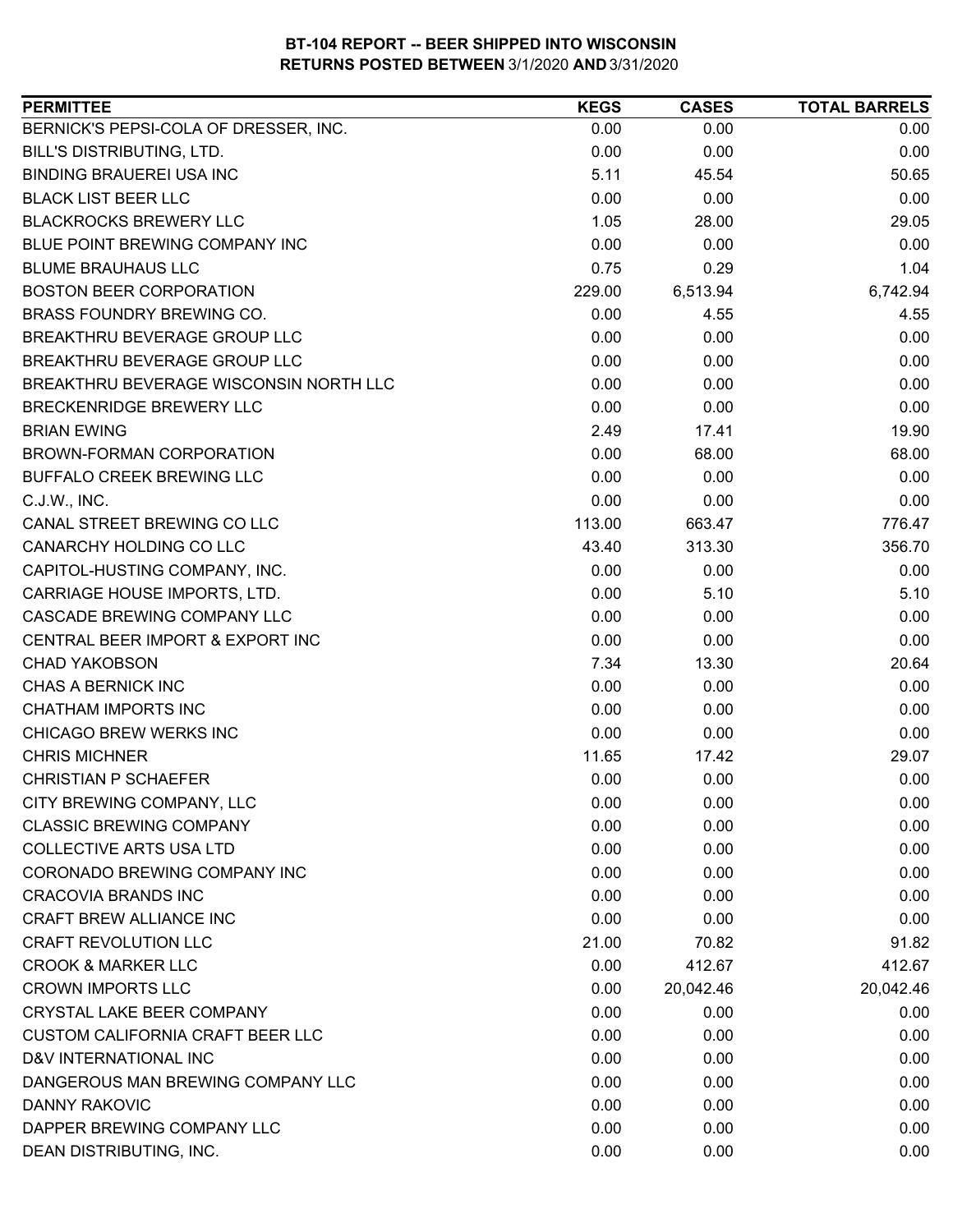| 0.00<br>0.00<br>0.00<br>138.87<br>248.22<br>387.09<br>8.67<br>21.90<br>30.57<br>0.00<br>0.00<br>0.00<br>4,523.83<br>5,321.35<br>797.52<br>0.00<br>0.00<br>0.00<br>109.68<br>192.35<br>82.67<br>0.00<br>0.00<br>0.00<br>14.67<br>79.76<br>65.09<br>5.28<br>118.25<br>112.97<br>0.00<br>9.12<br>9.12<br>28.00<br>0.00<br>28.00<br>0.00<br>13.41<br>13.41<br>0.00<br>0.00<br>0.00<br>17.00<br>36.68<br>53.68<br>0.00<br>0.00<br>0.00<br>0.00<br>0.00<br>0.00<br>0.00<br>0.00<br>0.00<br>0.00<br>0.00<br>0.00<br>0.00<br>0.00<br>0.00<br>11.33<br>10.16<br>21.49<br>0.00<br>0.00<br>0.00<br>0.00<br>0.00<br>0.00<br>0.00<br>0.00<br>0.00<br>5.83<br>31.38<br>25.55<br>8.20<br>8.20<br>0.00<br>0.00<br>0.00<br>0.00<br>0.00<br>0.00<br>0.00<br>0.00<br>0.00<br>0.00<br>0.00<br>0.00<br>0.00<br>0.00<br>0.00<br>0.00<br>0.00<br>0.00<br>0.00<br>0.00<br>0.00<br>0.00<br>0.00<br>0.00<br>0.00<br>0.00<br>0.00<br>0.00<br>0.00<br>0.00<br>0.00<br>0.00<br>0.00<br>0.00<br>0.00<br>0.00<br>0.00<br>0.00<br>0.00<br>0.00 | <b>PERMITTEE</b>                                 | <b>KEGS</b> | <b>CASES</b> | <b>TOTAL BARRELS</b> |
|----------------------------------------------------------------------------------------------------------------------------------------------------------------------------------------------------------------------------------------------------------------------------------------------------------------------------------------------------------------------------------------------------------------------------------------------------------------------------------------------------------------------------------------------------------------------------------------------------------------------------------------------------------------------------------------------------------------------------------------------------------------------------------------------------------------------------------------------------------------------------------------------------------------------------------------------------------------------------------------------------------------|--------------------------------------------------|-------------|--------------|----------------------|
|                                                                                                                                                                                                                                                                                                                                                                                                                                                                                                                                                                                                                                                                                                                                                                                                                                                                                                                                                                                                                | DEAN DISTRIBUTING, INC.                          |             |              |                      |
|                                                                                                                                                                                                                                                                                                                                                                                                                                                                                                                                                                                                                                                                                                                                                                                                                                                                                                                                                                                                                | DESCHUTES BREWERY INC                            |             |              |                      |
|                                                                                                                                                                                                                                                                                                                                                                                                                                                                                                                                                                                                                                                                                                                                                                                                                                                                                                                                                                                                                | <b>DESTIHL HOLDINGS LLC</b>                      |             |              |                      |
|                                                                                                                                                                                                                                                                                                                                                                                                                                                                                                                                                                                                                                                                                                                                                                                                                                                                                                                                                                                                                | DETROIT RIVERTOWN BREWING LLC                    |             |              |                      |
|                                                                                                                                                                                                                                                                                                                                                                                                                                                                                                                                                                                                                                                                                                                                                                                                                                                                                                                                                                                                                | DIAGEO BEER COMPANY USA                          |             |              |                      |
|                                                                                                                                                                                                                                                                                                                                                                                                                                                                                                                                                                                                                                                                                                                                                                                                                                                                                                                                                                                                                | DOANE DISTRIBUTING, INC.                         |             |              |                      |
|                                                                                                                                                                                                                                                                                                                                                                                                                                                                                                                                                                                                                                                                                                                                                                                                                                                                                                                                                                                                                | DOGFISH HEAD CRAFT BREWERY LLC                   |             |              |                      |
|                                                                                                                                                                                                                                                                                                                                                                                                                                                                                                                                                                                                                                                                                                                                                                                                                                                                                                                                                                                                                | DOYNA LTD                                        |             |              |                      |
|                                                                                                                                                                                                                                                                                                                                                                                                                                                                                                                                                                                                                                                                                                                                                                                                                                                                                                                                                                                                                | DREKKER BREWING COMPANY LLC                      |             |              |                      |
|                                                                                                                                                                                                                                                                                                                                                                                                                                                                                                                                                                                                                                                                                                                                                                                                                                                                                                                                                                                                                | DUVEL MOORTGAT USA LTD                           |             |              |                      |
|                                                                                                                                                                                                                                                                                                                                                                                                                                                                                                                                                                                                                                                                                                                                                                                                                                                                                                                                                                                                                | E & J GALLO WINERY                               |             |              |                      |
|                                                                                                                                                                                                                                                                                                                                                                                                                                                                                                                                                                                                                                                                                                                                                                                                                                                                                                                                                                                                                | EASTERN LIQUORS USA INC                          |             |              |                      |
|                                                                                                                                                                                                                                                                                                                                                                                                                                                                                                                                                                                                                                                                                                                                                                                                                                                                                                                                                                                                                | EINSTOK BEER COMPANY LP                          |             |              |                      |
|                                                                                                                                                                                                                                                                                                                                                                                                                                                                                                                                                                                                                                                                                                                                                                                                                                                                                                                                                                                                                | EL DORADO BEVERAGE CO                            |             |              |                      |
|                                                                                                                                                                                                                                                                                                                                                                                                                                                                                                                                                                                                                                                                                                                                                                                                                                                                                                                                                                                                                | EL SEGUNDO BREWING CO LLC                        |             |              |                      |
|                                                                                                                                                                                                                                                                                                                                                                                                                                                                                                                                                                                                                                                                                                                                                                                                                                                                                                                                                                                                                | ELYSIAN BREWING COMPANY INC                      |             |              |                      |
|                                                                                                                                                                                                                                                                                                                                                                                                                                                                                                                                                                                                                                                                                                                                                                                                                                                                                                                                                                                                                | EPIC BREWING COMPANY LLC                         |             |              |                      |
|                                                                                                                                                                                                                                                                                                                                                                                                                                                                                                                                                                                                                                                                                                                                                                                                                                                                                                                                                                                                                | EPIC BREWING COMPANY LLC                         |             |              |                      |
|                                                                                                                                                                                                                                                                                                                                                                                                                                                                                                                                                                                                                                                                                                                                                                                                                                                                                                                                                                                                                | <b>EQUILIBRIUM BREWERY LLC</b>                   |             |              |                      |
|                                                                                                                                                                                                                                                                                                                                                                                                                                                                                                                                                                                                                                                                                                                                                                                                                                                                                                                                                                                                                | <b>FABIANO BROTHERS - WISCONSIN LLC</b>          |             |              |                      |
|                                                                                                                                                                                                                                                                                                                                                                                                                                                                                                                                                                                                                                                                                                                                                                                                                                                                                                                                                                                                                | FAIR STATE BREWING COOPERATIVE                   |             |              |                      |
|                                                                                                                                                                                                                                                                                                                                                                                                                                                                                                                                                                                                                                                                                                                                                                                                                                                                                                                                                                                                                | FINNEGANS BREW CO LLC                            |             |              |                      |
|                                                                                                                                                                                                                                                                                                                                                                                                                                                                                                                                                                                                                                                                                                                                                                                                                                                                                                                                                                                                                | <b>FISH BREWING CO</b>                           |             |              |                      |
|                                                                                                                                                                                                                                                                                                                                                                                                                                                                                                                                                                                                                                                                                                                                                                                                                                                                                                                                                                                                                | FLANIGAN DISTRIBUTING OF DOOR COUNTY, INC.       |             |              |                      |
|                                                                                                                                                                                                                                                                                                                                                                                                                                                                                                                                                                                                                                                                                                                                                                                                                                                                                                                                                                                                                | FLYING DOG BREWERY LLLP                          |             |              |                      |
|                                                                                                                                                                                                                                                                                                                                                                                                                                                                                                                                                                                                                                                                                                                                                                                                                                                                                                                                                                                                                | FORBIDDEN ROOT, A BENEFIT LLC                    |             |              |                      |
|                                                                                                                                                                                                                                                                                                                                                                                                                                                                                                                                                                                                                                                                                                                                                                                                                                                                                                                                                                                                                | FOUR SEASONS BEER DISTRIBUTORS INC               |             |              |                      |
|                                                                                                                                                                                                                                                                                                                                                                                                                                                                                                                                                                                                                                                                                                                                                                                                                                                                                                                                                                                                                | FRANK BEER DISTRIBUTORS, INC.                    |             |              |                      |
|                                                                                                                                                                                                                                                                                                                                                                                                                                                                                                                                                                                                                                                                                                                                                                                                                                                                                                                                                                                                                | FRANK BEER SOUTH LLC                             |             |              |                      |
|                                                                                                                                                                                                                                                                                                                                                                                                                                                                                                                                                                                                                                                                                                                                                                                                                                                                                                                                                                                                                | FRANK LIQUOR COMPANY, INC.                       |             |              |                      |
|                                                                                                                                                                                                                                                                                                                                                                                                                                                                                                                                                                                                                                                                                                                                                                                                                                                                                                                                                                                                                | FRANK LIQUORS OF LA CROSSE, INC.                 |             |              |                      |
|                                                                                                                                                                                                                                                                                                                                                                                                                                                                                                                                                                                                                                                                                                                                                                                                                                                                                                                                                                                                                | FULTON STREET BREWERY LLC                        |             |              |                      |
|                                                                                                                                                                                                                                                                                                                                                                                                                                                                                                                                                                                                                                                                                                                                                                                                                                                                                                                                                                                                                | <b>G &amp; F DISTRIBUTING INC</b>                |             |              |                      |
|                                                                                                                                                                                                                                                                                                                                                                                                                                                                                                                                                                                                                                                                                                                                                                                                                                                                                                                                                                                                                | <b>G K SKAGGS INC</b>                            |             |              |                      |
|                                                                                                                                                                                                                                                                                                                                                                                                                                                                                                                                                                                                                                                                                                                                                                                                                                                                                                                                                                                                                | <b>GARY'S CORPORATION OF OAK CREEK</b>           |             |              |                      |
|                                                                                                                                                                                                                                                                                                                                                                                                                                                                                                                                                                                                                                                                                                                                                                                                                                                                                                                                                                                                                | <b>GELOSO BEVERAGE GROUP LLC</b>                 |             |              |                      |
|                                                                                                                                                                                                                                                                                                                                                                                                                                                                                                                                                                                                                                                                                                                                                                                                                                                                                                                                                                                                                | GENERAL BEER DISTRIBUTORS CO.                    |             |              |                      |
|                                                                                                                                                                                                                                                                                                                                                                                                                                                                                                                                                                                                                                                                                                                                                                                                                                                                                                                                                                                                                | <b>GENERAL BEER DISTRIBUTORS CO. - MILWAUKEE</b> |             |              |                      |
|                                                                                                                                                                                                                                                                                                                                                                                                                                                                                                                                                                                                                                                                                                                                                                                                                                                                                                                                                                                                                | <b>GENERAL BEER-NORTHEAST INC</b>                |             |              |                      |
| 0.00<br>0.00<br>0.00                                                                                                                                                                                                                                                                                                                                                                                                                                                                                                                                                                                                                                                                                                                                                                                                                                                                                                                                                                                           | GENERAL BEER-NORTHEAST INC                       |             |              |                      |
| 0.00<br>0.00<br>0.00                                                                                                                                                                                                                                                                                                                                                                                                                                                                                                                                                                                                                                                                                                                                                                                                                                                                                                                                                                                           | GENERAL BEER-NORTHWEST, INC.                     |             |              |                      |
| 0.00<br>0.00<br>0.00                                                                                                                                                                                                                                                                                                                                                                                                                                                                                                                                                                                                                                                                                                                                                                                                                                                                                                                                                                                           | GENERAL BEER-NORTHWEST, INC.                     |             |              |                      |
| 0.00<br>0.00<br>0.00                                                                                                                                                                                                                                                                                                                                                                                                                                                                                                                                                                                                                                                                                                                                                                                                                                                                                                                                                                                           | GENERAL BEER-NORTHWEST, INC.                     |             |              |                      |
| 0.00<br>0.00<br>0.00                                                                                                                                                                                                                                                                                                                                                                                                                                                                                                                                                                                                                                                                                                                                                                                                                                                                                                                                                                                           | GENERAL BEVERAGE SALES CO.                       |             |              |                      |
| 0.00<br>0.00<br>0.00                                                                                                                                                                                                                                                                                                                                                                                                                                                                                                                                                                                                                                                                                                                                                                                                                                                                                                                                                                                           | GENERAL BEVERAGE SALES CO. - OSHKOSH             |             |              |                      |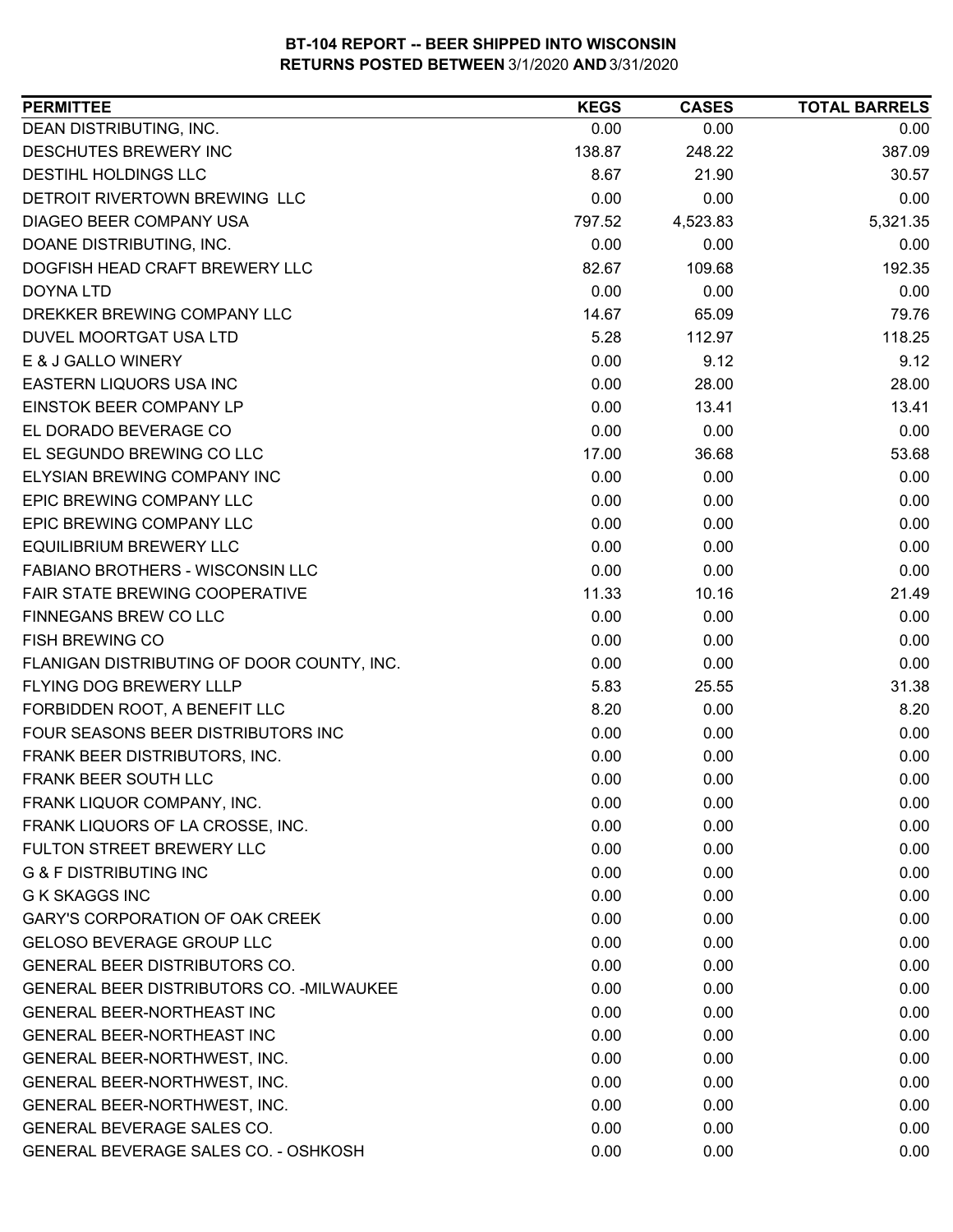| <b>PERMITTEE</b>                                  | <b>KEGS</b> | <b>CASES</b> | <b>TOTAL BARRELS</b> |
|---------------------------------------------------|-------------|--------------|----------------------|
| GENERAL BEVERAGE SALES CO.-MILWAUKEE              | 0.00        | 0.00         | 0.00                 |
| <b>GENERATIONS BREWING COMPANY LLC</b>            | 0.00        | 0.00         | 0.00                 |
| <b>GEORGE BOZIC JR</b>                            | 0.00        | 0.00         | 0.00                 |
| <b>GLOBAL VILLAGE IMPORTS LLC</b>                 | 0.00        | 0.00         | 0.00                 |
| <b>GLORIA R RAGSDALE</b>                          | 0.00        | 0.00         | 0.00                 |
| <b>GMB PARTNERS LLC</b>                           | 11.33       | 65.33        | 76.66                |
| <b>GO CRAFT BIER, INC</b>                         | 0.00        | 0.00         | 0.00                 |
| <b>GOOD OMEN BOTTLING LLC</b>                     | 0.00        | 0.00         | 0.00                 |
| <b>GRAYSCALE BREWING LLC</b>                      | 4.33        | 26.64        | 30.97                |
| <b>GREAT CENTRAL BREWING LLC</b>                  | 0.00        | 0.00         | 0.00                 |
| <b>GREEN BAY DISTRIBUTORS, INC.</b>               | 0.00        | 0.00         | 0.00                 |
| <b>GREEN BENCH BREWING CO LLC</b>                 | 0.00        | 0.00         | 0.00                 |
| <b>GREGORY S HARDMAN</b>                          | 0.00        | 4.52         | 4.52                 |
| H C FOODS CO LTD                                  | 0.00        | 0.00         | 0.00                 |
| HARPOON DISTRIBUTING COMPANY                      | 0.00        | 0.00         | 0.00                 |
| HEINEKEN USA INCORPORATED                         | 233.26      | 2,496.35     | 2,729.61             |
| HENDRICKS BEVERAGE, INC.                          | 0.00        | 0.00         | 0.00                 |
| HIDDEN SPRINGS ALE WORKS                          | 0.00        | 0.00         | 0.00                 |
| HIGH COUNTRY BREWERY INC                          | 0.00        | 0.00         | 0.00                 |
| HOFBRAUHAUS OF AMERICA, LLC                       | 0.00        | 0.00         | 0.00                 |
| <b>HOME BREW MART INC</b>                         | 0.00        | 52.00        | 52.00                |
| HOP BUTCHER FOR THE WORLD LLC                     | 0.00        | 0.00         | 0.00                 |
| <b>ILLYRIAN IMPORT INC</b>                        | 0.00        | 0.00         | 0.00                 |
| INDEED BREWING COMPANY LLC                        | 42.50       | 61.48        | 103.98               |
| INDIAN PEAKS BREWING COMPANY                      | 75.50       | 148.48       | 223.98               |
| <b>INTERNATIONAL DISTILLERS &amp; VINTERS LTD</b> | 0.00        | 0.00         | 0.00                 |
| <b>INTERTRADE USA COMPANY</b>                     | 0.00        | 0.00         | 0.00                 |
| <b>IRENE WAGNER</b>                               | 23.01       | 6.32         | 29.33                |
| <b>IRON HORSE BEVERAGE LLC</b>                    | 0.00        | 0.00         | 0.00                 |
| <b>JAW PROPERTIES LLC</b>                         | 0.00        | 0.00         | 0.00                 |
| <b>JBR BREWING LLC</b>                            | 8.66        | 5.23         | 13.89                |
| <b>JDZ INC</b>                                    | 0.00        | 0.00         | 0.00                 |
| <b>JOHN J COLLETTI</b>                            | 0.00        | 0.00         | 0.00                 |
| JOHNSON BROTHERS OF WISCONSIN INC                 | 0.00        | 0.00         | 0.00                 |
| <b>JOSHUA DETH</b>                                | 66.66       | 159.86       | 226.52               |
| <b>JUSTIN STRAYER</b>                             | 0.00        | 0.00         | 0.00                 |
| KAY BEER DISTRIBUTING, INC.                       | 0.00        | 0.00         | 0.00                 |
| KEWEENAW BREWING CO LLC                           | 36.50       | 7.19         | 43.69                |
| KLOCKOW BREWING COMPANY INC                       | 0.00        | 0.00         | 0.00                 |
| KOJIMA & INTERNATIONAL ASSOCIATES INC             | 0.00        | 0.00         | 0.00                 |
| KREBS BREWING CO., INC.                           | 0.00        | 0.00         | 0.00                 |
| <b>KRISTOFFER R RUSCH</b>                         | 0.00        | 0.00         | 0.00                 |
| <b>KROMBACHER USA LLC</b>                         | 0.00        | 0.00         | 0.00                 |
| KUHNHENN BREWING CO LLC                           | 0.00        | 0.00         | 0.00                 |
| KYSELA PERE ET FILS LTD                           | 0.00        | 0.00         | 0.00                 |
|                                                   |             |              |                      |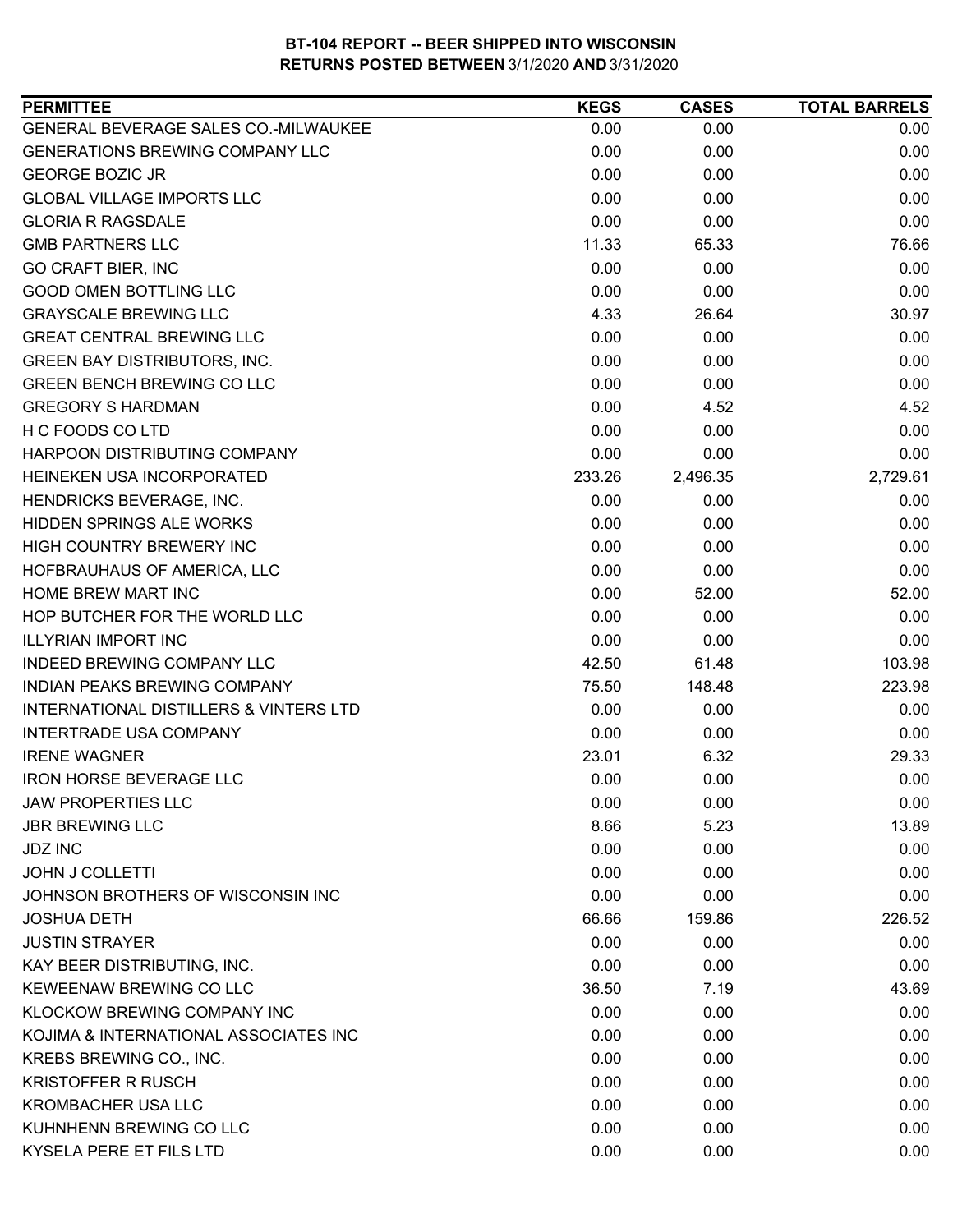| <b>PERMITTEE</b>                      | <b>KEGS</b> | <b>CASES</b> | <b>TOTAL BARRELS</b> |
|---------------------------------------|-------------|--------------|----------------------|
| LA CROSSE BEVERAGE LLC                | 0.00        | 0.00         | 0.00                 |
| LABATT USA OPERATING CO LLC           | 8.00        | 1,703.90     | 1,711.90             |
| <b>LAGUNITAS BREWING CO</b>           | 136.00      | 332.57       | 468.57               |
| LAKE SUPERIOR BREWING CO LLC          | $-32.83$    | $-45.58$     | $-78.41$             |
| LARRY'S DISTRIBUTING CO., INC.        | 0.00        | 0.00         | 0.00                 |
| LEE BEVERAGE OF WISCONSIN LLC         | 0.00        | 0.00         | 0.00                 |
| LEE BEVERAGE OF WISCONSIN LLC         | 0.00        | 0.00         | 0.00                 |
| LEE BEVERAGE OF WISCONSIN LLC         | 0.00        | 0.00         | 0.00                 |
| LEFT COAST BREWING CO                 | 0.00        | 0.00         | 0.00                 |
| <b>LENA BEVERAGE COMPANY</b>          | 0.50        | 0.00         | 0.50                 |
| LIFT BRIDGE BREWING TECHNOLOGIES LLC  | 41.34       | 67.72        | 109.06               |
| <b>LONGSTOCK III LLC</b>              | 0.00        | 0.00         | 0.00                 |
| LOUIS GLUNZ BEER INC                  | 2.00        | 15.97        | 17.97                |
| <b>LUPULIN BREWING LLC</b>            | 11.19       | 15.72        | 26.91                |
| MAINE BEER COMPANY, LLC               | 0.00        | 0.00         | 0.00                 |
| <b>MANKATO BREWERY LLC</b>            | 0.00        | 0.00         | 0.00                 |
| MARK ANTHONY BRANDS INC.              | 0.00        | 13,025.84    | 13,025.84            |
| MASSACHUSETTS BEVERAGE ALLIANCE LLC   | 0.00        | 0.00         | 0.00                 |
| MATT BREWING CO INC                   | 0.00        | 0.00         | 0.00                 |
| MERCENARY BREWERY & DISTILLERY LLC    | 0.00        | 0.00         | 0.00                 |
| MERCHANT DU VIN CORPORATION           | 8.87        | 34.32        | 43.19                |
| METROPOLITAN BREWING LLC              | 0.00        | 0.00         | 0.00                 |
| <b>MHW LTD</b>                        | 9.89        | 8.13         | 18.02                |
| MIA BREWERY CO. INC.                  | 3.33        | 0.00         | 3.33                 |
| MICHAEL G ANSAY                       | 0.00        | 0.00         | 0.00                 |
| MICHAUD DISTRIBUTING INC              | 0.00        | 0.00         | 0.00                 |
| MIGHTY SWELL COCKTAIL COMPANY LLC     | 0.00        | 0.00         | 0.00                 |
| MIKERPHONE BREWING LLC                | 0.34        | 1.25         | 1.59                 |
| MODERN TIMES DRINKS, INC              | 17.33       | 30.96        | 48.29                |
| MOLSON COORS BEVERAGE COMPANY USA LLC | 353.00      | 5,823.60     | 6,176.60             |
| MONKLESS BREWING LLC                  | 0.00        | 0.00         | 0.00                 |
| MOOSE LAKE BREWING CO., LLC           | 3.53        | 0.00         | 3.53                 |
| MOR-DALL ENTERPRISES INC.             | 0.00        | 0.00         | 0.00                 |
| MOTHER LODE BREWING LLC               | 0.00        | 0.00         | 0.00                 |
| MOUNTAINEER HOLDINGS LLC              | 0.00        | 0.00         | 0.00                 |
| MUTUAL WHOLESALE LIQUOR INC           | 0.00        | 0.00         | 0.00                 |
| <b>NDC SYSTEMS LP</b>                 | 58.47       | 0.00         | 58.47                |
| NEW BELGIUM BREWING COMPANY INC       | 190.17      | 691.42       | 881.59               |
| NEW HOLLAND BREWING CO LLC            | 0.00        | 0.00         | 0.00                 |
| NEW YORK MUTUAL TRADING CO INC        | 0.00        | 0.00         | 0.00                 |
| NOELKE DISTRIBUTORS, INC.             | 0.00        | 0.00         | 0.00                 |
| NORTH COAST BREWING CO INC            | 2.00        | 27.77        | 29.77                |
| NORTHERN UNITED BREWING COMPANY, LLC  | 0.00        | 0.00         | 0.00                 |
| NOUVEAU VENTURES LLC                  | 0.00        | 0.00         | 0.00                 |
| ODELL BREWING COMPANY                 | 50.00       | 87.10        | 137.10               |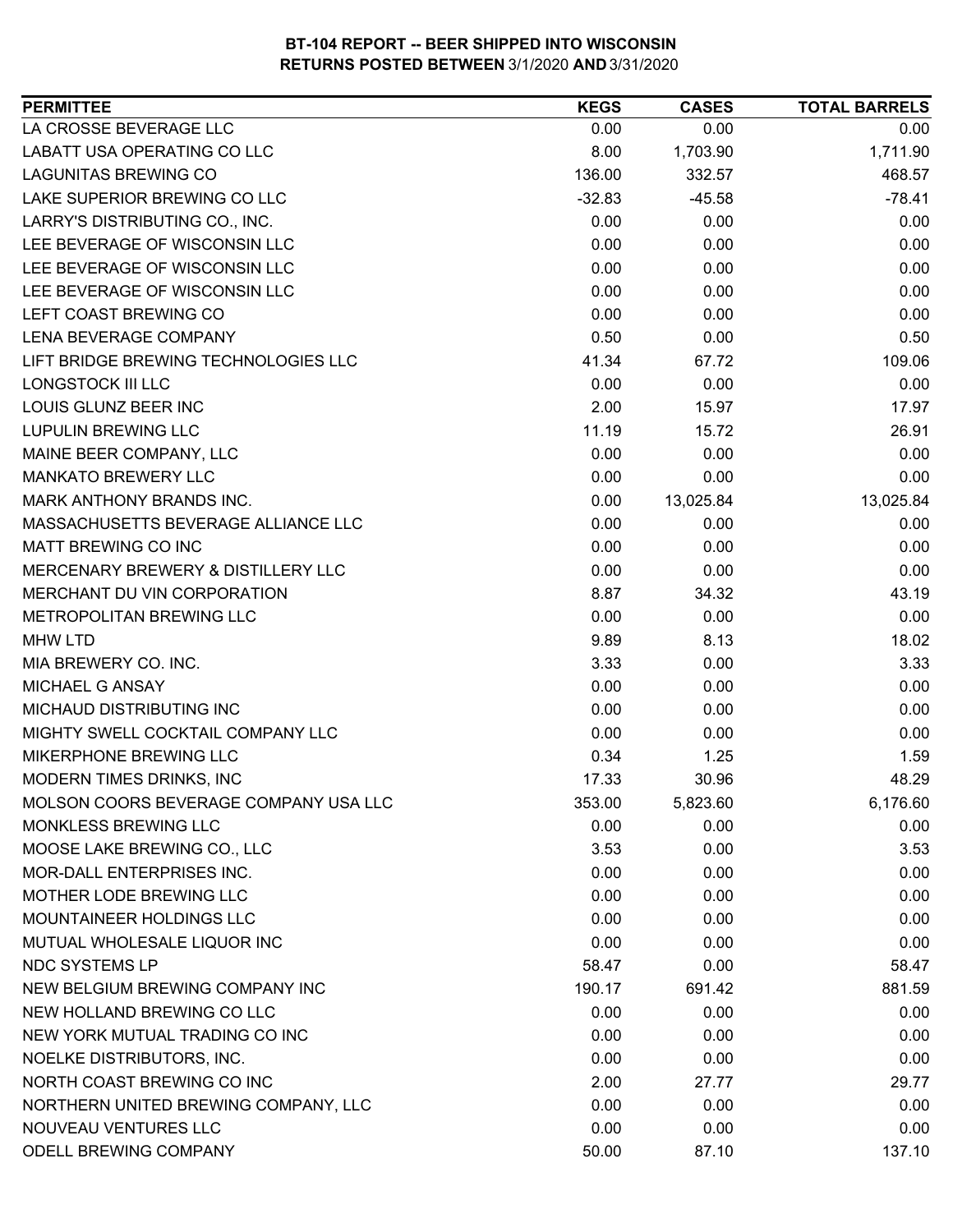| <b>PERMITTEE</b>                     | <b>KEGS</b> | <b>CASES</b> | <b>TOTAL BARRELS</b> |
|--------------------------------------|-------------|--------------|----------------------|
| OFF-KILTER BREWING INC               | 0.50        | 0.00         | 0.50                 |
| OREGON BREWING COMPANY INC           | 0.00        | 0.00         | 0.00                 |
| OTT SCHWEITZER DISTRIBUTORSHIP, INC. | 0.00        | 0.00         | 0.00                 |
| PABST BREWING COMPANY, LLC           | 32.33       | 884.26       | 916.59               |
| PALS BREWING COMPANY, LLC            | 0.00        | 0.00         | 0.00                 |
| PAMPA BEVERAGES LLC                  | 0.00        | 0.00         | 0.00                 |
| PARADOX BEER COMPANY INC             | 0.00        | 0.00         | 0.00                 |
| PARK RIDGE DISTRIBUTING, INC.        | 0.00        | 0.00         | 0.00                 |
| PATERNO IMPORTS LTD                  | 0.00        | 0.00         | 0.00                 |
| PAULANER USA LLC                     | 97.99       | 232.70       | 330.69               |
| PECATONICA TAP HOUSE COMPANY         | 0.00        | 0.00         | 0.00                 |
| PEHLER DISTRIBUTING, INC.            | 0.00        | 0.00         | 0.00                 |
| PERENNIAL PARTNERS LLC               | 5.00        | 3.87         | 8.87                 |
| PHIL KNUTSEN                         | 0.00        | 0.00         | 0.00                 |
| PHILLIPS WINE COMPANY                | 0.00        | 0.00         | 0.00                 |
| PIPEWORKS PRODUCTION LLC             | 0.00        | 0.00         | 0.00                 |
| PRO-LIQUITECH LLC                    | 0.00        | 0.00         | 0.00                 |
| RATAS WHOLESALE LIQUOR COMPANY       | 0.00        | 0.00         | 0.00                 |
| RENEGADE BREWING COMPANY LLC         | 0.00        | 0.00         | 0.00                 |
| RHINEGEIST, LLC                      | 52.83       | 69.33        | 122.16               |
| RIO BRAVO BREWING COMPANY            | 0.00        | 0.00         | 0.00                 |
| S. & S. DISTRIBUTING, INC.           | 0.00        | 0.00         | 0.00                 |
| S. & S. DISTRIBUTING, INC.           | 0.00        | 0.00         | 0.00                 |
| SAPPORO USA INC                      | 0.00        | 0.00         | 0.00                 |
| SARATOGA LIQUOR CO., INC.            | 0.00        | 0.00         | 0.00                 |
| SAUGATUCK BREWING COMPANY INC        | 15.83       | 43.92        | 59.75                |
| <b>SHANE WELCH</b>                   | 0.00        | 41.52        | 41.52                |
| SHELTON BROTHERS INC                 | 0.00        | 0.00         | 0.00                 |
| SIERRA NEVADA BREWING COMPANY        | 72.83       | 430.63       | 503.46               |
| SINGHA NORTH AMERICA INC             | 0.00        | 9.48         | 9.48                 |
| SOCIABLE CIDER WERKS LLC             | 0.00        | 0.00         | 0.00                 |
| SOLEMN OATH BREWERY LLC              | 0.00        | 0.00         | 0.00                 |
| SOUTHERN GRIST BREWING COMPANY       | 0.00        | 0.00         | 0.00                 |
| SOUTHERN TIER BREWING COMPANY LLC    | 0.00        | 16.48        | 16.48                |
| SP3 LLC                              | 0.00        | 0.00         | 0.00                 |
| <b>SPIRAL BREWERY LLC</b>            | 0.34        | 0.29         | 0.63                 |
| <b>SRB OPERATIONS LLC</b>            | 0.00        | 0.00         | 0.00                 |
| ST KILLIAN IMPORTING CO INC          | 33.41       | 215.21       | 248.62               |
| STANLEY STAWSKI DIST CO INC          | 0.00        | 62.41        | 62.41                |
| <b>STEVE CRIDER</b>                  | 0.00        | 0.00         | 0.00                 |
| STONE BREWING CO LLC                 | 49.35       | 157.70       | 207.05               |
| SUGAR CREEK ACQUISITION LLC          | 0.00        | 0.00         | 0.00                 |
| SUMMIT BREWING COMPANY               | 146.16      | 315.13       | 461.29               |
| SUN KING BREWING CO LLC              | 0.00        | 0.00         | 0.00                 |
| SUPERIOR BEVERAGES LLC               | 0.00        | 0.00         | 0.00                 |
|                                      |             |              |                      |